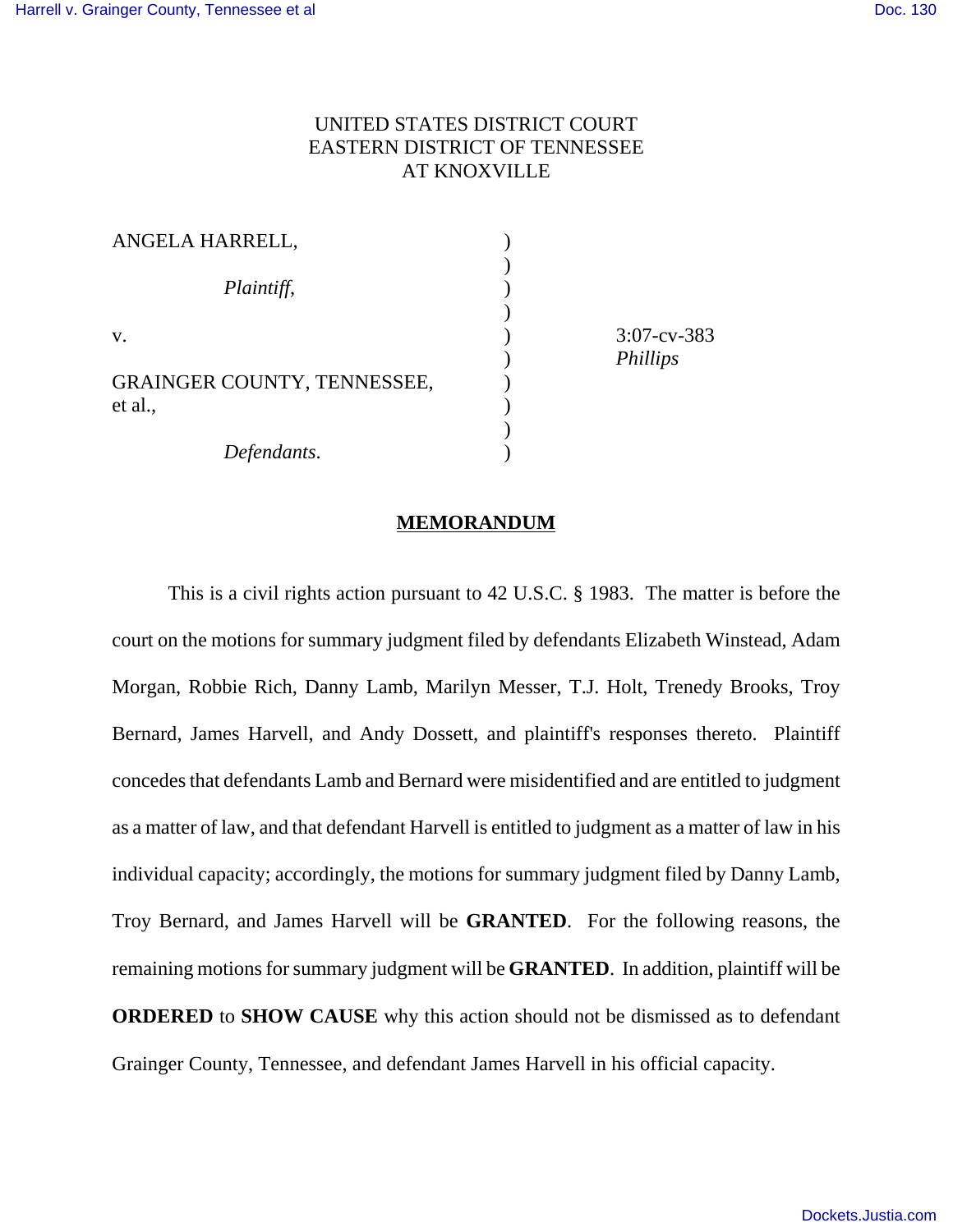#### I. Standard of Review

Rule 56(c) of the Federal Rules of Civil Procedure provides that summary judgment "shall be rendered forthwith if the pleadings, depositions, answers to interrogatories, and admissions on file, together with the affidavits, if any, show that there is no genuine issue as to any material fact and that the moving party is entitled to judgment as a matter of law." "In considering a motion for summary judgment, the court must view the facts and all inferences to be drawn therefrom in the light most favorable to the non-moving party." *60 Ivy Street Corp. v. Alexander*, 822 F.2d 1432, 1435 (6th Cir. 1987). *See also Kochins v. Linden-Alimak, Inc.*, 799 F.2d 1128, 1133 (6th Cir. 1986); *Securities and Exchange Commission v. Blavin*, 760 F.2d 706, 710 (6th Cir. 1985). The burden is on the moving party to conclusively show that no genuine issue of material fact exists. *Smith v. Hudson*, 600 F.2d 60, 63 (6th Cir. 1979).

Not every factual dispute between the parties will prevent summary judgment. The disputed facts must be material. They must be facts which, under the substantive law governing the issue, might affect the outcome of the suit. *Anderson v. Liberty Lobby, Inc.*, 477 U.S. 242, 106 S.Ct. 2505, 2510, 91 L.Ed.2d 202 (1986). The dispute must also be genuine. The facts must be such that if they were proven at trial a reasonable jury could return a verdict for the non-moving party. *Id.* 106 S.Ct. at 2510. The disputed issue does not have to be resolved conclusively in favor of the non-moving party, but that party is required to present some significant probative evidence which makes it necessary to resolve the parties' differing versions of the dispute at trial. *First National Bank of Arizona v. Cities Service Co.*, 391 U.S. 253, 288-89, 88 S.Ct. 1575, 20 L.Ed.2d 569 (1968).

*60 Ivy Street Corp. v. Alexander*, 822 F.2d at 1435-36.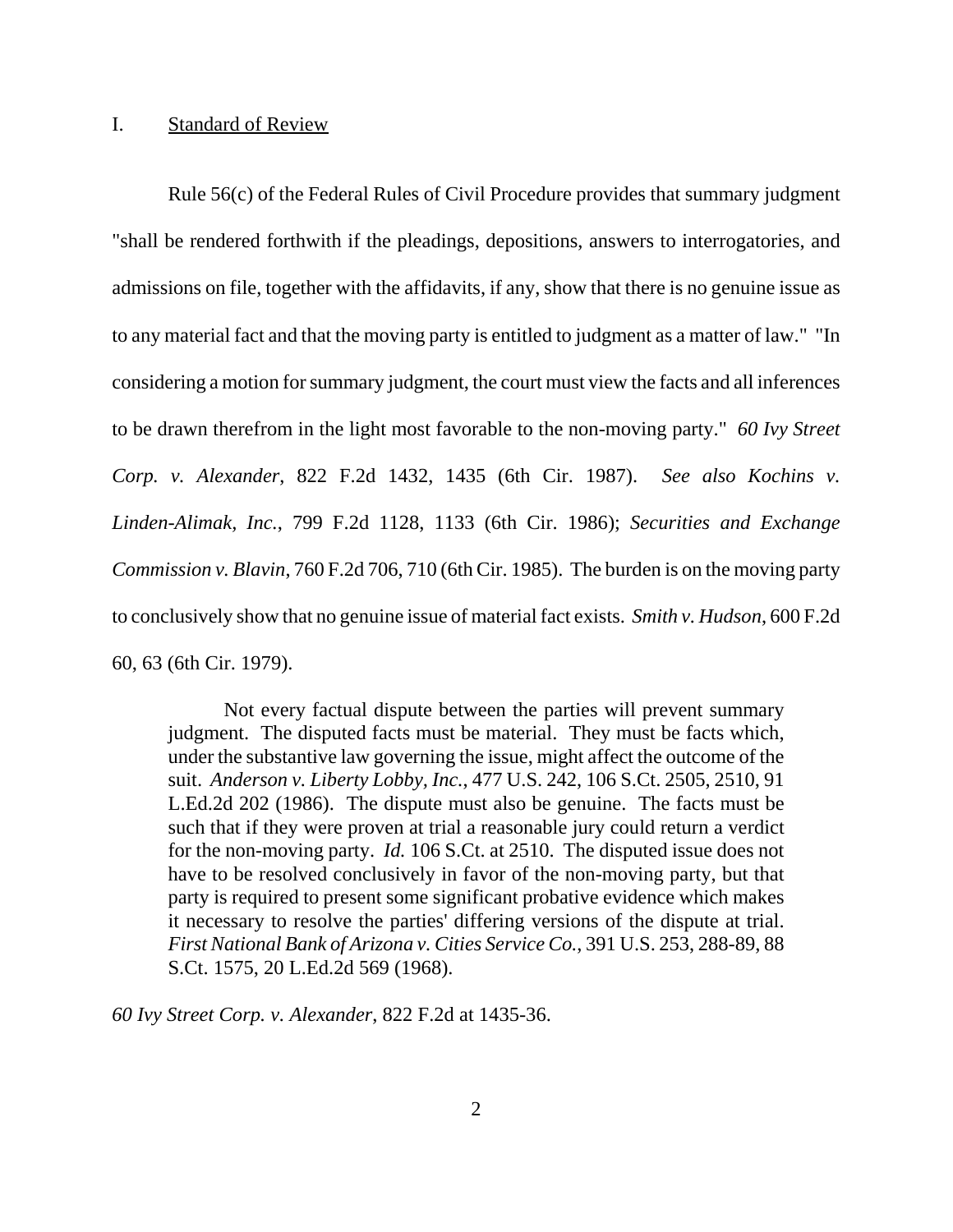Once the moving party presents evidence sufficient to support a motion for summary judgment, the non-moving party is not entitled to a trial merely on the basis of allegations. The non-moving party must present some significant probative evidence to support its position. *White v. Turfway Park Racing Association, Inc.*, 909 F.2d 941, 943-44 (6th Cir. 1990); *Gregg v. Allen-Bradley Co.*, 801 F.2d 859, 861 (6th Cir. 1986). Mere allegations of a cause of action will no longer suffice to get a plaintiff's case to the jury. *Cloverdale Equipment Co. v. Simon Aerials, Inc*., 869 F.2d 934, 937 (6th Cir. 1989).

Summary judgment should not be disfavored and may be an appropriate avenue for the "just, speedy and inexpensive determination" of an action. *Celotex Corp. v. Catrett*, 477 U.S. 317, 327 (1986). The moving party is entitled to judgment as a matter of law "against a party who fails to make a showing sufficient to establish the existence of an element essential to that party's case, and on which that party will bear the burden of proof at trial." *Id*. at 322.

## II. Factual Background

Plaintiff filed this action concerning an injury she received during her confinement in the Grainger County Detention Center and a subsequent denial of medical care for that injury. The defendants are Grainger County, Tennessee, Sheriff James Harvell, Chief Andy Dossett, Marilyn Messer, Liz Winstead, Adam Morgan, Robbie Rich, Troy Bernard, T.J. Holt, Danny Lamb, and Trenedy Brooks.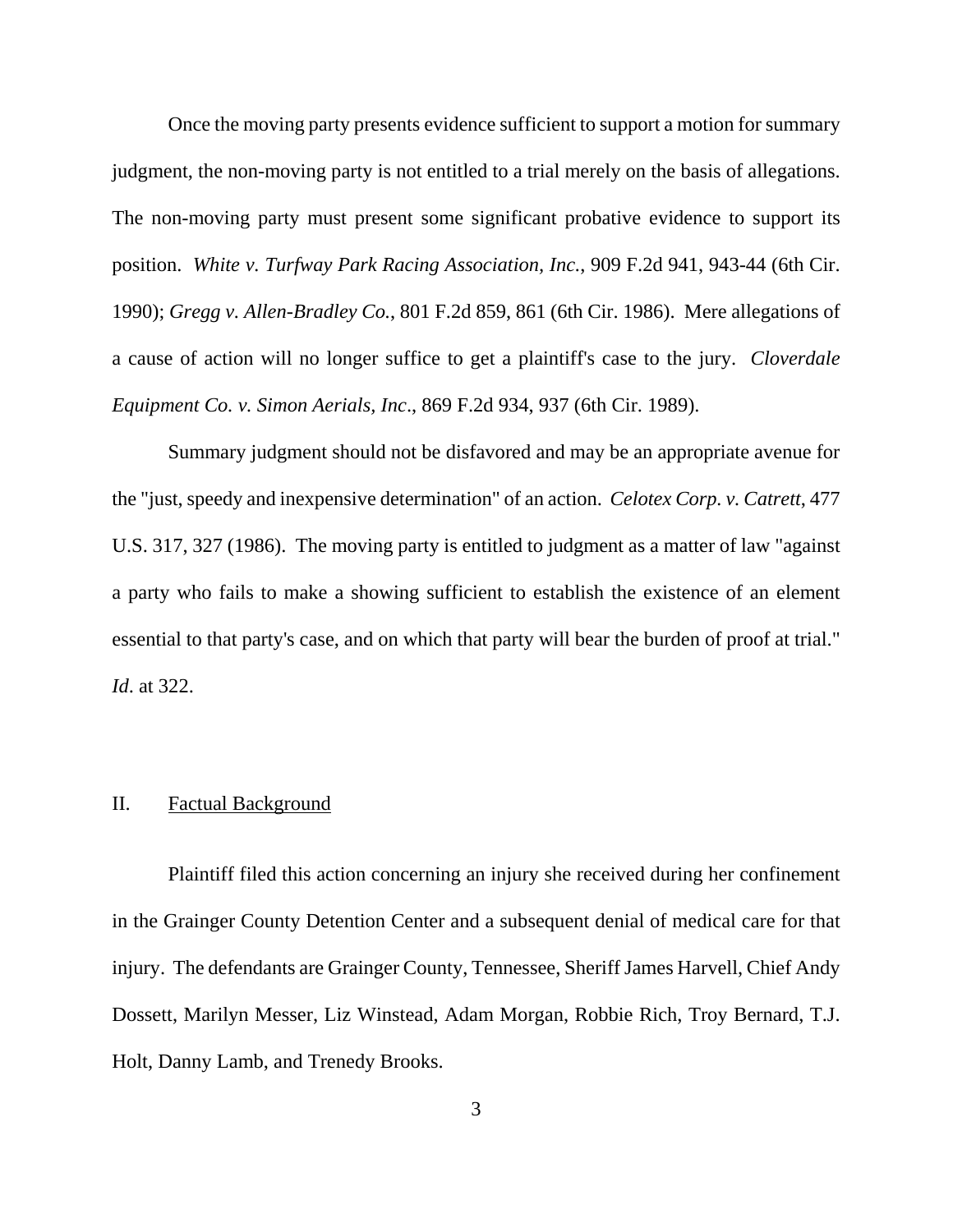Plaintiff specifically alleges that on or about October 6, 2006, she was arrested and transported to the Grainger County Detention Facility. While being booked and processed, plaintiff informed the jailers she suffered from a back injury, was unable to lift heavy objects, and was on prescribed medication. Nevertheless, she was ordered to carry a mattress up a flight of stairs to a cell. At the top of the stairs, her back "popped" and, after being escorted to her cell, her legs went out from under her and she fell to the floor. She alleges she sustained additional injury to her lower back, which began to swell and a large knot formed, and she was unable to stand up. Plaintiff alleges that she was left on the cell floor for approximately 20 minutes, until an ambulance was dispatched and she was transported to Jefferson Memorial Hospital.

Plaintiff alleges that she was x-rayed at the hospital, an injury to her back was found, and she was given a prescription for pain medication. After being informed that plaintiff could not have narcotic drugs in the jail, the doctor provided written instructions for plaintiff's care and ordered that she be given Tylenol and/or ibuprofen at regular intervals to deal with the swelling. Plaintiff was then returned to the Grainger County Detention Center, where she remained until October 12, 2006. Plaintiff alleges she never received any medication and was told the jail had run out of the medication.

Plaintiff also alleges that Chief Dossett place a hold on her release from jail. According to plaintiff, the hold was not authorized by any court and prevented her from bonding out.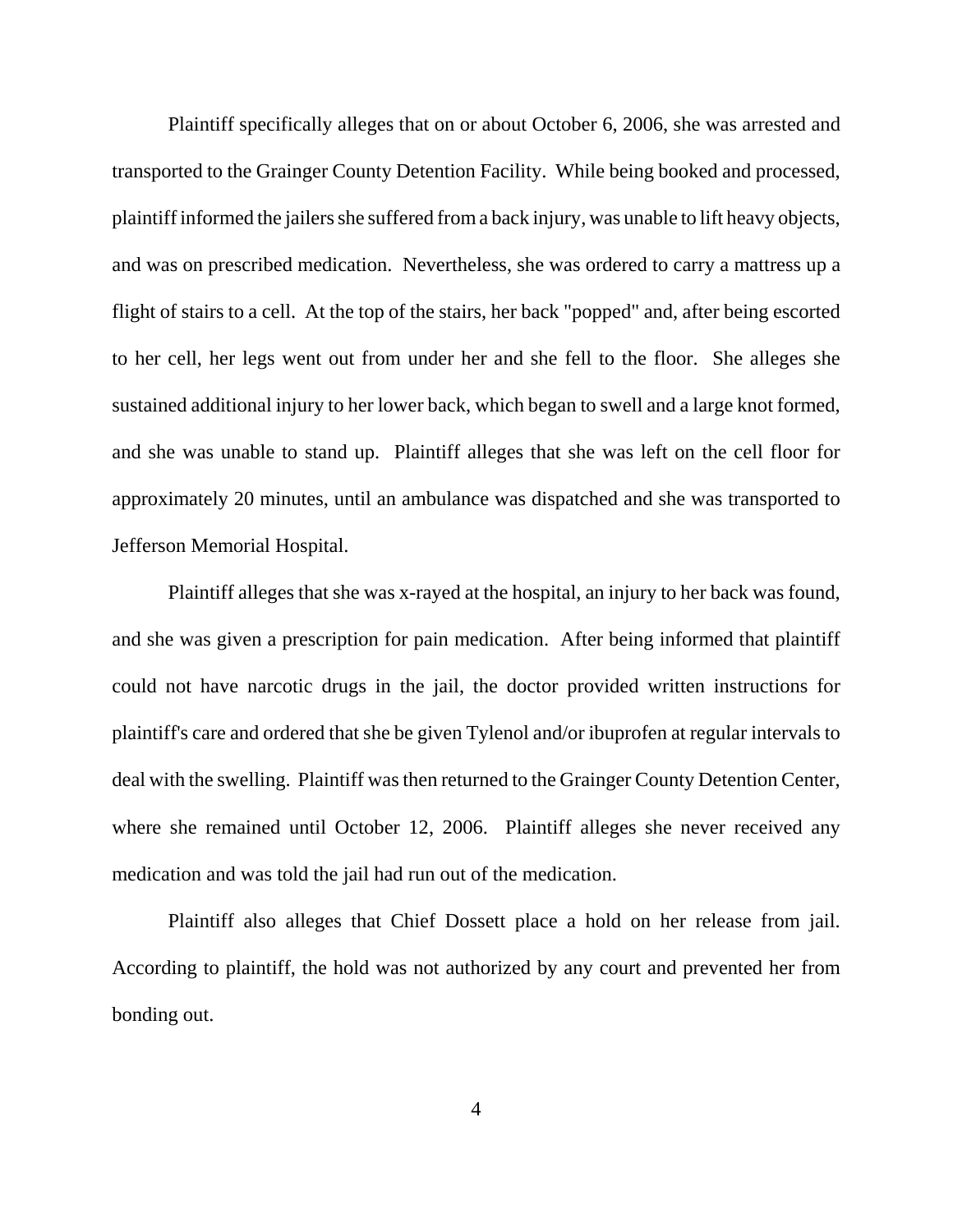#### III. Discussion

The court notes that in her original complaint, as amended, plaintiff alleged generally that the individual defendants caused injury to plaintiff, subjected her to cruel and unusual punishment, denied her proper medical treatment, and deprived her of the due process of law. Plaintiff also alleged that Grainger County, Tennessee, and Sheriff James Harvell were guilty of improper training and supervision of the individual defendants.

 The only specific factual allegations against individual defendants, however, were as follows: that Adam Morgan and Robbie Rich left her on the floor of her cell for approximately twenty minutes; that Trenedy Brooks told the doctor that plaintiff could not have narcotics in the jail and that Trenedy Brooks received the doctor's written instructions for plaintiff's care; that Adam Morgan and Robbie Rich refused to give plaintiff pain medication, claiming the jail had run out; and that Chief Andy Dossett placed an illegal hold upon plaintiff's release. [Court File Nos. 1 and 2, Complaint and Amended Complaint, respectively].

In her affidavit filed in response to the motions for summary judgment, plaintiff made following factual allegations: Elizabeth Winstead ordered plaintiff to carry the mattress up the stairs, despite being told of plaintiff's back problem; after plaintiff fell in her cell, Adam Morgan accused her of faking the condition; when plaintiff was released from the hospital, the doctor indicated she needed narcotic medication for pain and Trenedy Brooks told the doctor that plaintiff could not have narcotics in the jail; plaintiff was in the Grainger County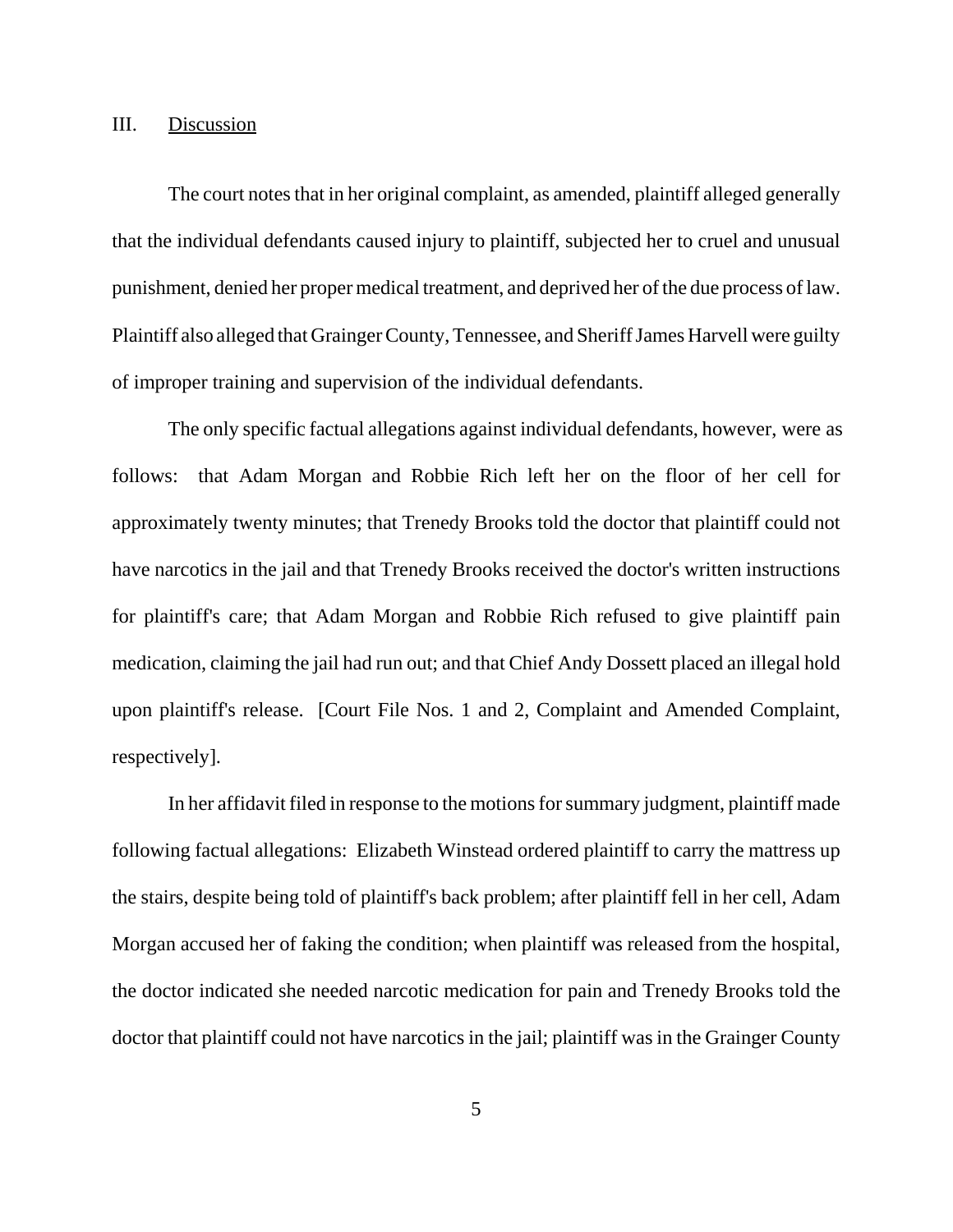Jail from October 7 through October 12, 2006, and at no time did she see the jail nurse or jail physician; Adam Morgan refused to give plaintiff pain medication, stating that the jail was out of medication; Robbie Rich told plaintiff on several occasions that the jail was out of pain medication; Marilyn Messer conspired with Andy Dossett to keep plaintiff from making bond; T.J. Holt was present when plaintiff asked for and was denied medication; while laying on the floor of the cell waiting on the ambulance, plaintiff was in extreme pain and was told by Adam Morgan and Elizabeth Winstead to not move; prior to being arrested plaintiff had a very serious back injury as a result of a car accident in 2001. [Court File No. 80, Affidavit of Angela Harrell, pp. 1-4].

Plaintiff was a pretrial detainee in the Grainger County Detention Center at the time of her alleged injury. Although the Eighth Amendment prohibition against cruel and unusual punishment is applicable only to those convicted of crimes, *Ingraham v. Wright*, 430 U.S. 651, 671 n.40 (1977), its protection extends to pretrial detainees under the Due Process Clause of the Fourteenth Amendment and plaintiff's complaint must therefore be analyzed under the Eighth Amendment. *See Graham v. Connor*, 490 U.S. 386, 395 n.10 (1989) ("It is clear, however, that the Due Process Clause protects a pretrial detainee from the use of excessive force that amounts to punishment."); *Barber v. City of Salem, Ohio*, 953 F.2d 232, 235 (6th Cir. 1992) ("While a pretrial detainee does not enjoy protection of the Eighth Amendment, the Eighth Amendment rights of prisoners are analogous to pretrial detainees' due process rights under the Fourteenth Amendment".).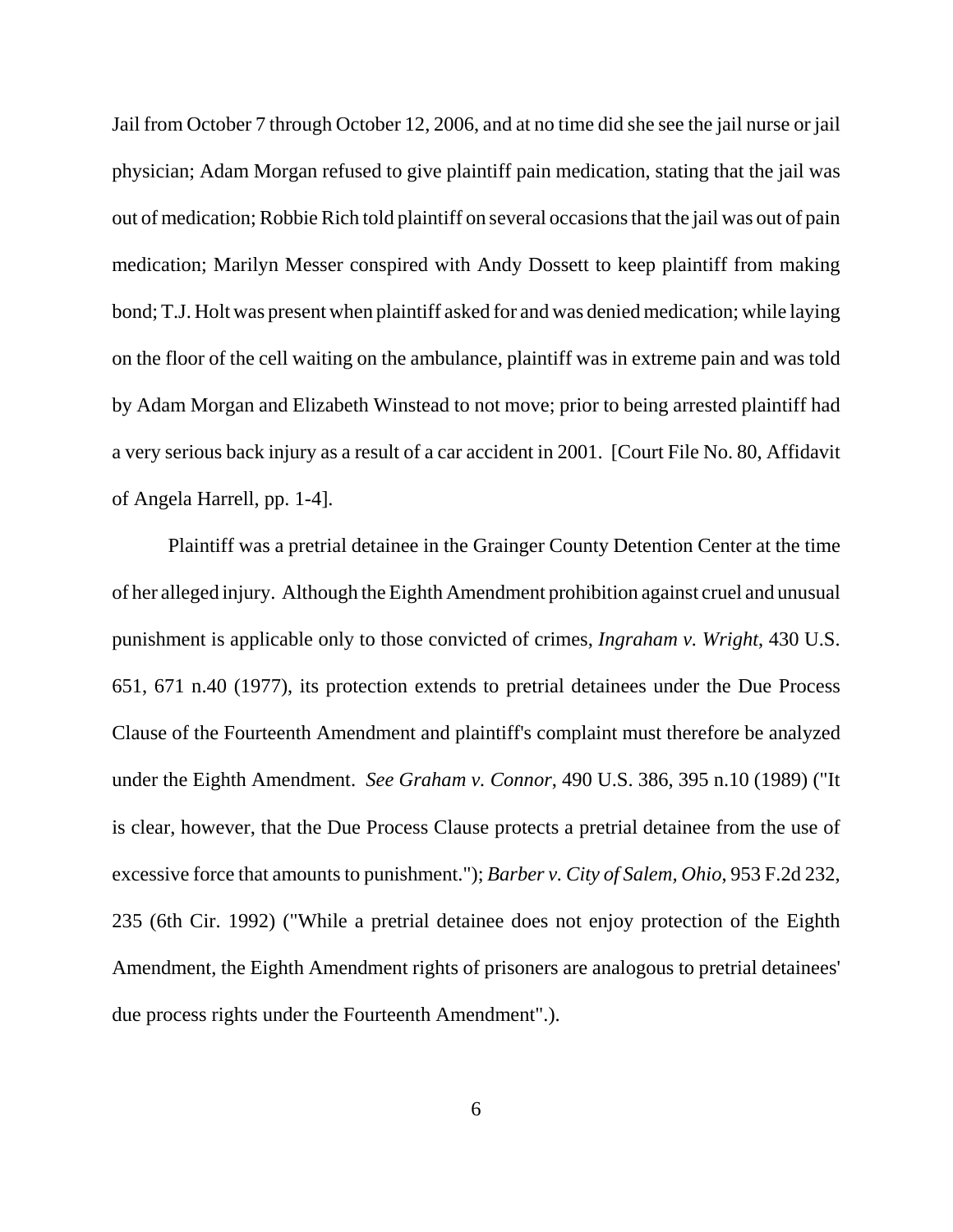The Eighth Amendment's ban against cruel and unusual punishment obliges prison authorities to provide medical care for prisoners' serious medical needs. In order to state a claim under § 1983 in the medical context, "a prisoner must allege acts or omissions sufficiently harmful to evidence deliberate indifference to serious medical needs." *Estelle v. Gamble*, 429 U.S. 97, 106 (1976). Thus, under the *Estelle* standard, "[a] constitutional claim for denial of medical care has objective and subjective components." *Blackmore v. Kalamazoo County*, 390 F.3d 890, 895 (6th Cir. 2004).

The objective component requires an inmate to establish that he or she is suffering from a sufficiently serious medical need, such that "'he is incarcerated under conditions posing a substantial risk of serious harm.'" *Brown v. Bargery*, 207 F.3d 863, 867 (6th Cir. 2000) (quoting *Farmer v. Brennan*, 511 U.S. 825, 834 (1994)).

The subjective component necessitates an inmate show that a prison official possessed "'a sufficiently culpable state of mind.'" *Id*. (quoting *Farmer v. Brennan*, 511 U.S. at 834). "A defendant possess[es] a sufficiently culpable state of mind when he acts with deliberate indifference." *Carter v. City of Detroit*, 408 F.3d 305, 312 (6th Cir. 2005) (citation omitted). "Put simply, 'deliberate indifference to a substantial risk of serious harm to a prisoner is the equivalent of recklessly disregarding that risk.'" *Johnson v. Karnes*, 398 F.3d 868, 875 (6th Cir.2005) (quoting *Farmer v. Brennan*, 511 U.S. at 836). Negligence, even gross negligence, will not support a § 1983 claim for denial of medical care. *See Farmer v. Brennan*, 511 U.S. at 837; *see also Horn by Parks v. Madison County Fiscal Court*, 22 F.3d 653, 660 (6th Cir. 1994) ("[T]he conduct for which liability attaches must be more culpable than mere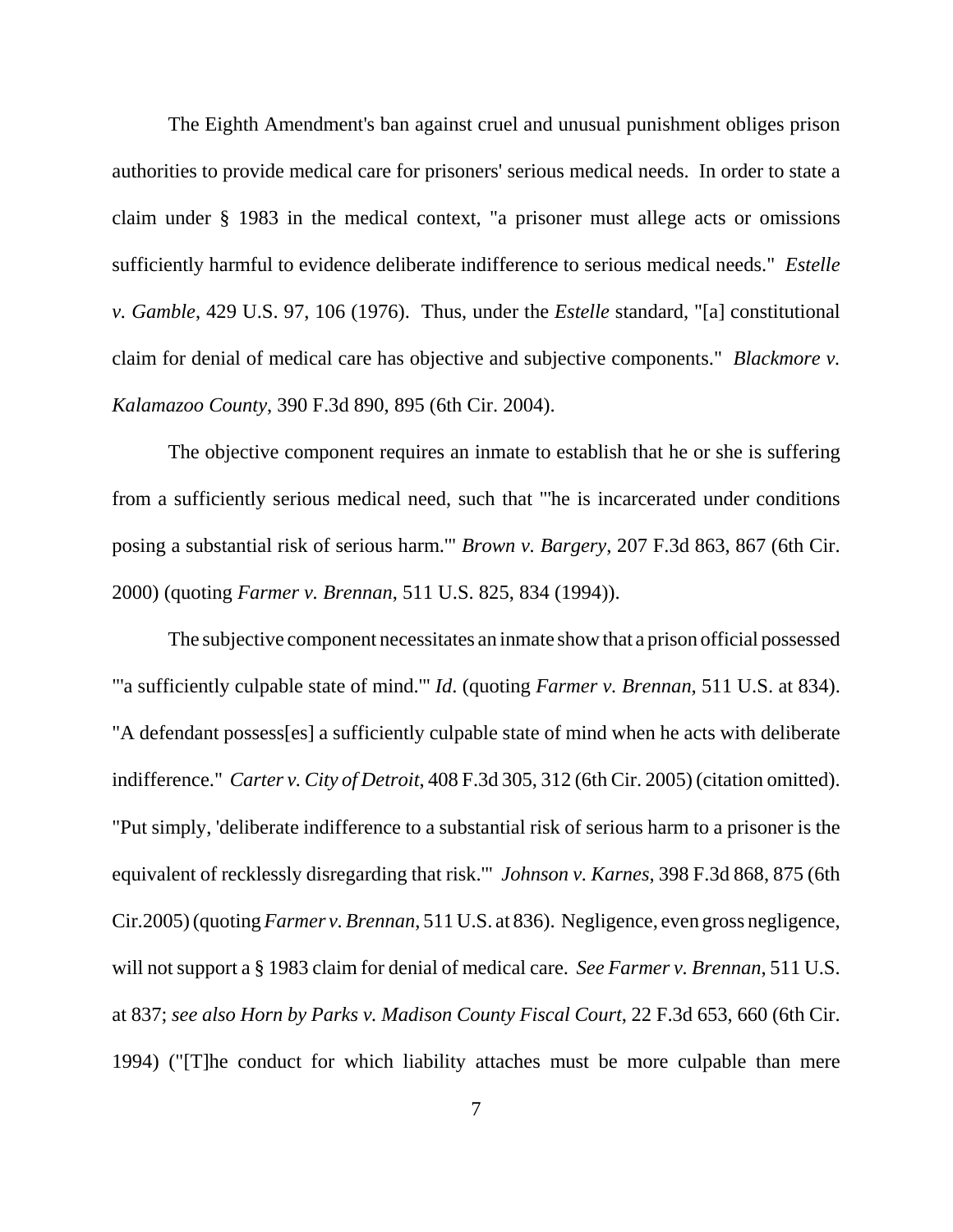negligence; it must demonstrate deliberateness tantamount to intent to punish.") (citations omitted).

Under the circumstances, the court finds that plaintiff's allegations of a denial of medical care fail to satisfy either the objective or subjective components of the *Estelle* standard. Assuming that plaintiff suffered an injury to her back, there is nothing in the record to suggest it was sufficiently serious as to rise to the level of a serious medical need. In addition, the twenty minute delay in the arrival of the ambulance and the allegation that plaintiff did not receive Tylenol or ibuprofen for pain during her six days in the Grainger County Detention Facility, without more, does not constitute a deliberate indifference to a serious medical need. *See Napier v. Madison County, Kentucky*, 238 F.3d 739 (6th Cir. 2001). "Specifically, we adopt the holding in *Hill* that '[a]n inmate who complains that delay in medical treatment rose to a constitutional violation must place verifying medical evidence in the record to establish the detrimental effect of the delay in medical treatment to succeed.'" *Id*. at 742 (quoting *Hill v. Dekalb Regional Youth Detention Center*, 40 F.3d 1176, 1188 (11th Cir. 1994)). *See also Rumsey v. Martin*, 28 Fed.Appx. 500, 502 (6th Cir. 2002) (plaintiff inmate did not submit "medical evidence which clearly show[ed] that his condition deteriorated because of a delay in filling his prescriptions").

With respect to plaintiff's allegation that she was improperly denied bond, plaintiff alleges that Chief Andy Dossett placed an improper hold on her release. Plaintiff also alleges that Marilyn Messer conspired with Dossett to prevent plaintiff from making bond by falsely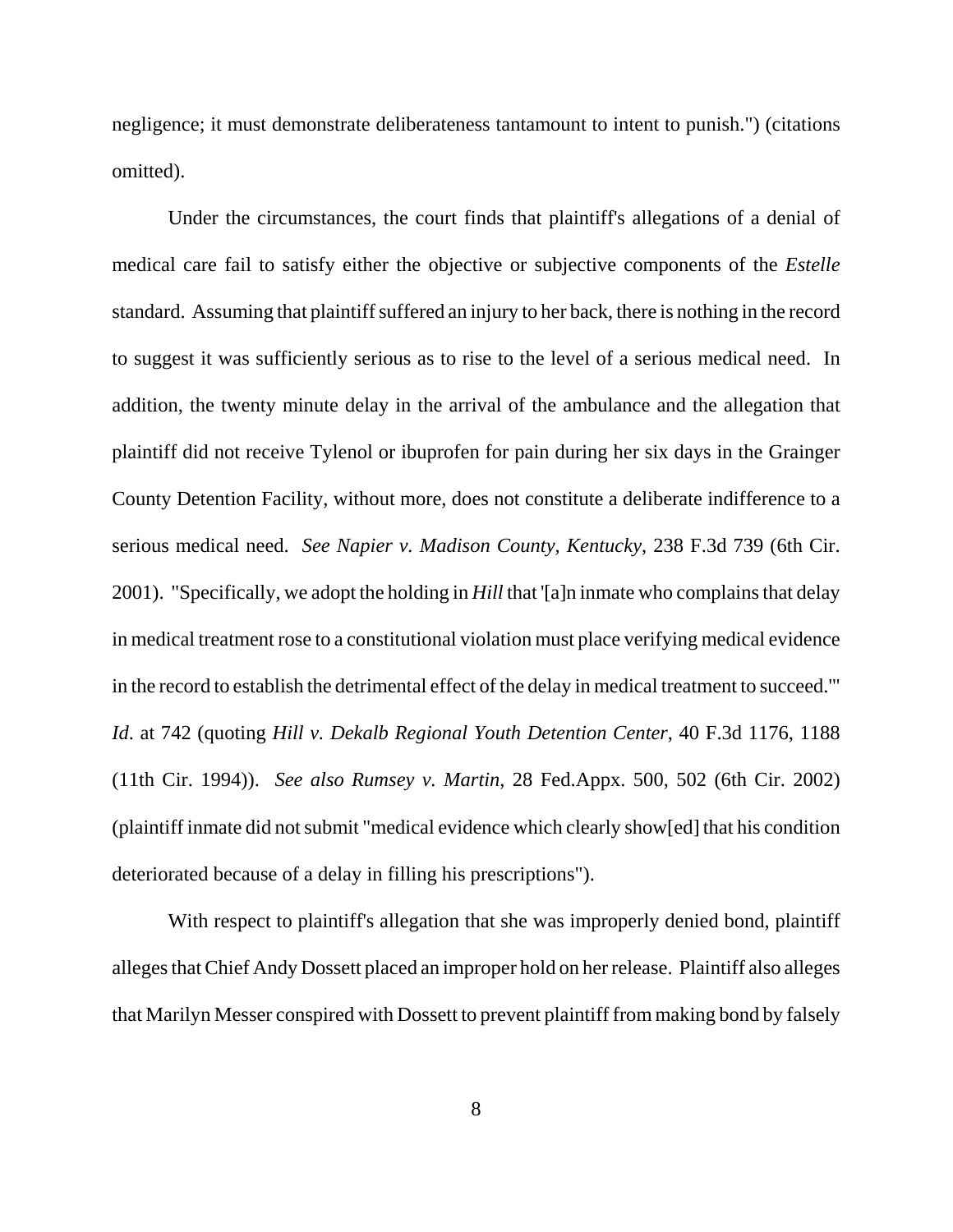stating that plaintiff had made threats against Ms. Messer. Ms. Messer was apparently a witness against plaintiff in a pending drug case.

In support of his motion for summary judgment, Andy Dossett has produced evidence that on October 6, 2006, General Sessions Judge Joe W. Wolfenbarger advised the Grainger County General Sessions Court Clerk that plaintiff was to be held without bond; plaintiff was released on bond on October 12, 2006, by the General Sessions Judge. [Court File No. 128, Exhibit 2, Affidavit of Chief Andy Dossett; Exhibit 3, Affidavit of Deputy Clerk Lisa Loveday; Exhibit 4, Affidavit of General Sessions Clerk Rhonda Reagan].

Plaintiff has not filed a response to Andy Dossett's motion for summary judgment and the court deems plaintiff to have waived her opposition to the dispositive motion. *Elmore v. Evans*, 449 F. Supp. 2, 3 (E.D. Tenn. 1976), *aff'd mem.*, 577 F.2d 740 (6th Cir. 1978); E.D.TN. LR7.2. The court finds that Andy Dossett and Marilyn Messer are entitled to judgment as a matter of law on this issue.

Based upon the foregoing, the motions for summary judgment filed by Elizabeth Winstead [Court File No. 41], Adam Morgan [Court File No. 45], Robbie Rich [Court File No. 48], Danny Lamb [Court File No. 52], Marilyn Messer [Court File No. 56], T.J. Holt [Court File No. 60], Trenedy Brooks [Court File No. 64], Troy Bernard [Court File No. 68], James Harvell [Court File No. 72], and Andy Dossett [Court File No. 128] will be **GRANTED**.

The court having granted the motions for summary judgment filed by the individual defendants, that leaves Grainger County, Tennessee, and Sheriff James Harvell in his official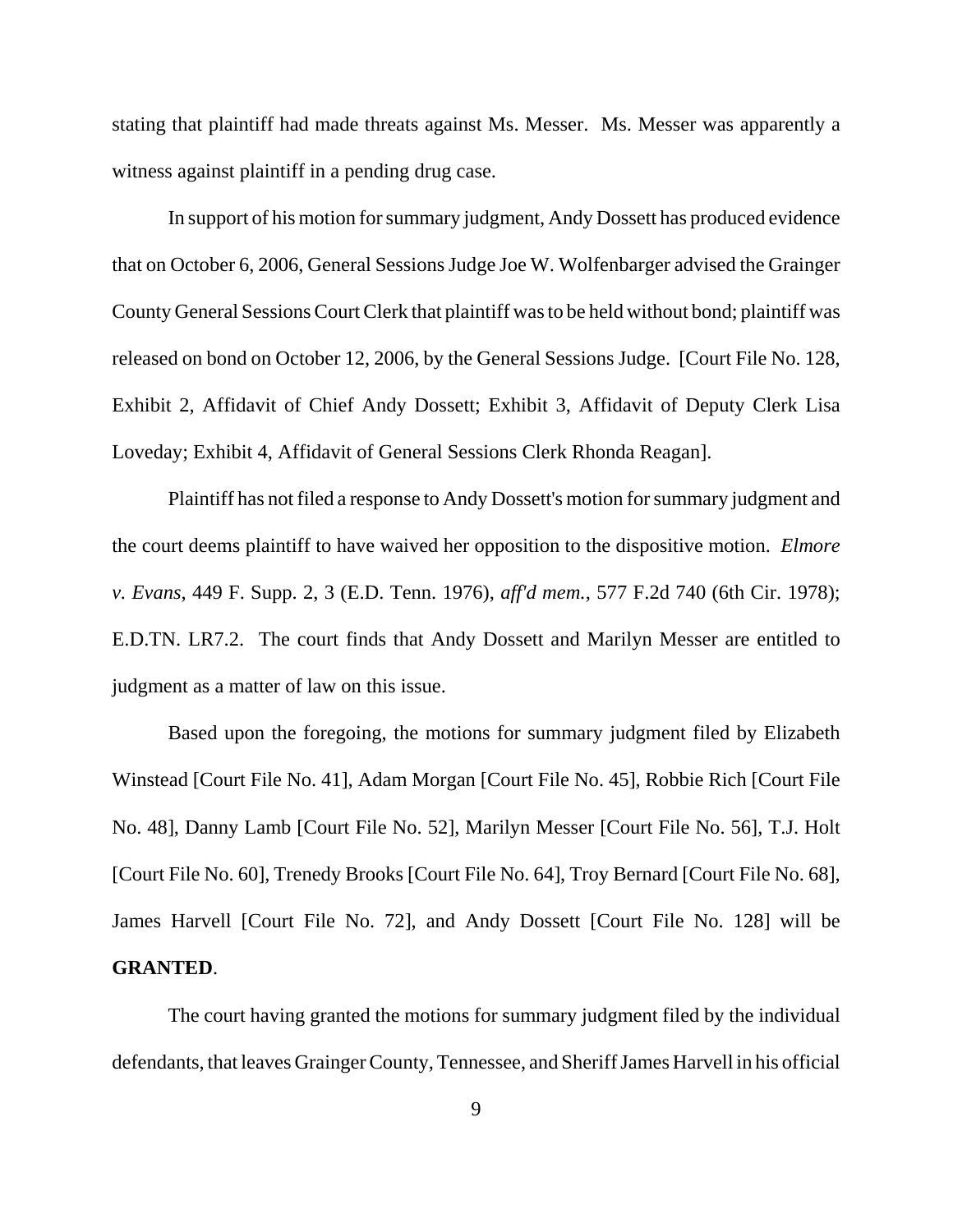capacity as the sole remaining defendants. A suit under § 1983 against a county official in his or her official capacity is in fact a suit against the county itself. *See Kentucky v. Graham*, 473 U.S. 159, 165 (1985); *Brandon v. Holt*, 469 U.S. 464, 471 (1985); *Monell v. Department of Social Services of City of New York*, 463 U.S. 658, 690 n.55 (1978). Grainger County, Tennessee, is a defendant in this action and thus is the proper party to address plaintiff's claims against the Sheriff Harvell in his official capacity. For that reason, plaintiff will be **ORDERED** to **SHOW CAUSE** why this action should not be dismissed as to Sheriff James Harvell in his official capacity.

A municipality may be liable under 42 U.S.C. § 1983 for constitutional violations which result from acts representing official policy of the governmental entity. *Leach v. Shelby County Sheriff*, 891 F.2d 1241, 1244 (6th Cir. 1989). A municipality may also be liable under § 1983 for a failure to train municipal employees. *City of Canton, Ohio v. Harris*, 489 U.S. 378 (1989). "[T]he inadequacy of police training may serve as the basis for § 1983 liability only where the failure to train amounts to deliberate indifference to the rights of persons with whom the police come into contact." *Id*. at 388. *See also Monell v. Dept. of Social Services of City of New York*, 436 U.S. 658 (1978). "However, a municipality is not liable under § 1983 for an injury inflicted solely by its employees or agents; the doctrine of respondeat superior is inapplicable." *Searcy v. City of Dayton*, 38 F.3d 282, 286 (6th Cir. 1994)

Plaintiff alleges that Grainger County, Tennessee, failed to properly train and supervise the jail employees. The court having found that the individual defendants were not